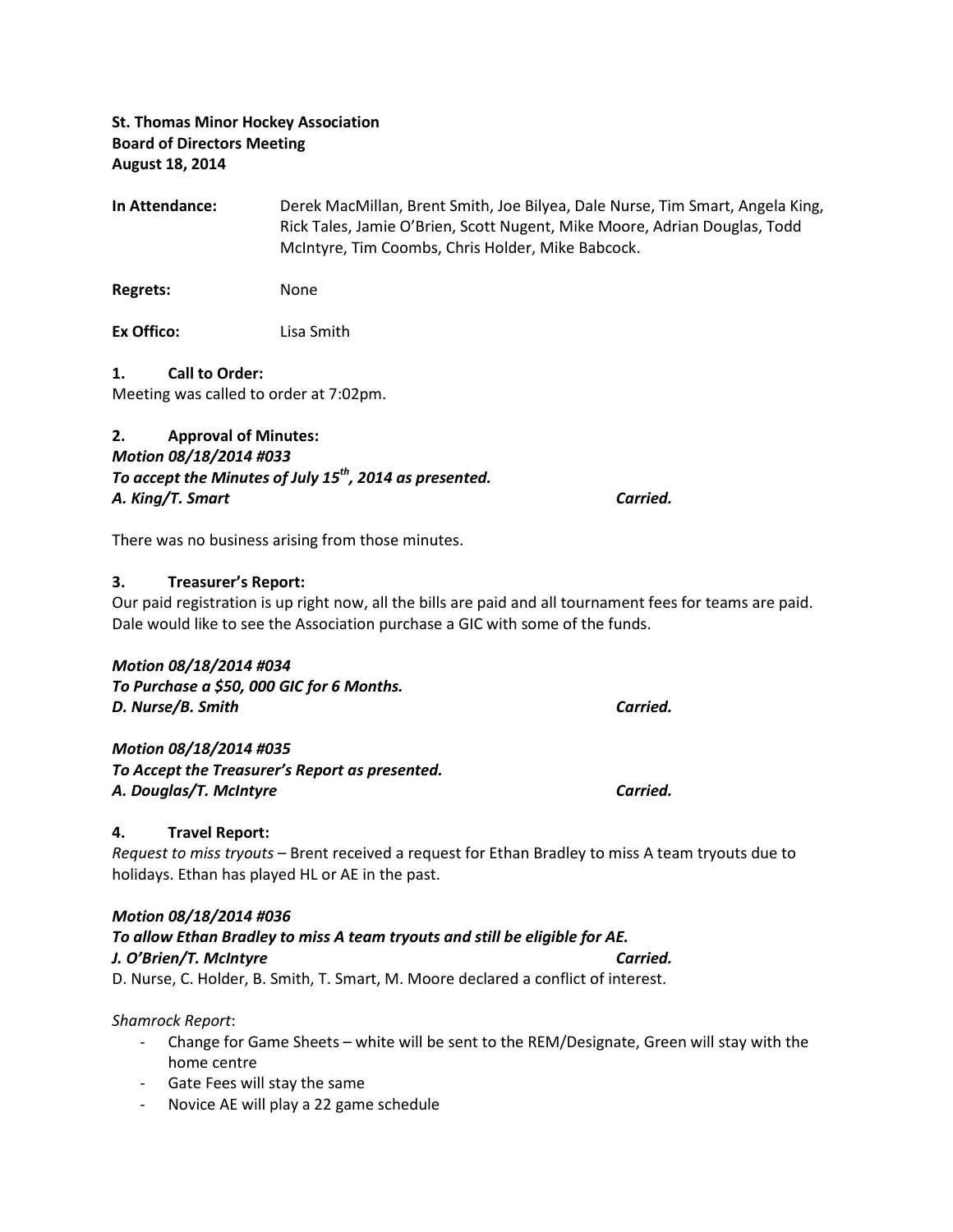- Our Midget were accepted in the league for the upcoming season.
- There was no discussion on ages for Novice AE

# Motion 08/18/2014 #037 To Accept the Shamrock Report as presented. T. Smart/T. McIntyre Carried.

Alliance Report:

- Next Meeting is Aug.  $27<sup>th</sup>$
- The focus for this year will be on Long Term Player Development, Retention & Recruitment.

## Motion 08/18/2014 #038 To Accept the Alliance Report. A. King/C. Holder Carried.

Requests for Reduced Rosters:

Bantam  $A$  – would like to select 14 skaters and 2 goalies, this would leave an additional skater for Bantam AE.

Motion 08/18/2014 #039 To allow the Bantam a reduced roster of 16 players. B. Smith/A. Douglas Carried.

Minor Bantam - would also like to the option to select 16 players, again this would leave an additional skater for Bantam AE.

#### Motion 08/18/2014 #040

To allow Minor Bantam a reduced roster of 16 players. B. Smith/M. Babcock Carried. D. MacMillan declared a conflict of interest.

Minor Midget – has requested the option to go with 16 skaters. The team went short last year and a couple of players are not returning this year.

# Motion 08/18/2014 #041 To allow Minor Midget a reduced roster of 16 players. B. Smith/M. Babcock Carried.

A. Douglas, J. Bilyea, D. Nurse declared a conflict of interest.

Minor Atom – the coach has requested to a reduced roster of 16, it is felt the possible  $17<sup>th</sup>$  skaters might be better served playing in AE. Joe pointed out that past history tells us that very few players who go down from A to AE don't tend to come back up and be a contributing strong player in A. At what point do we put the emphasis on coaches to develop players.

Motion 08/18/2014 #042 To Allow Minor Atom a reduced roster of 16. B. Smith/C. Holder **Defeated.**